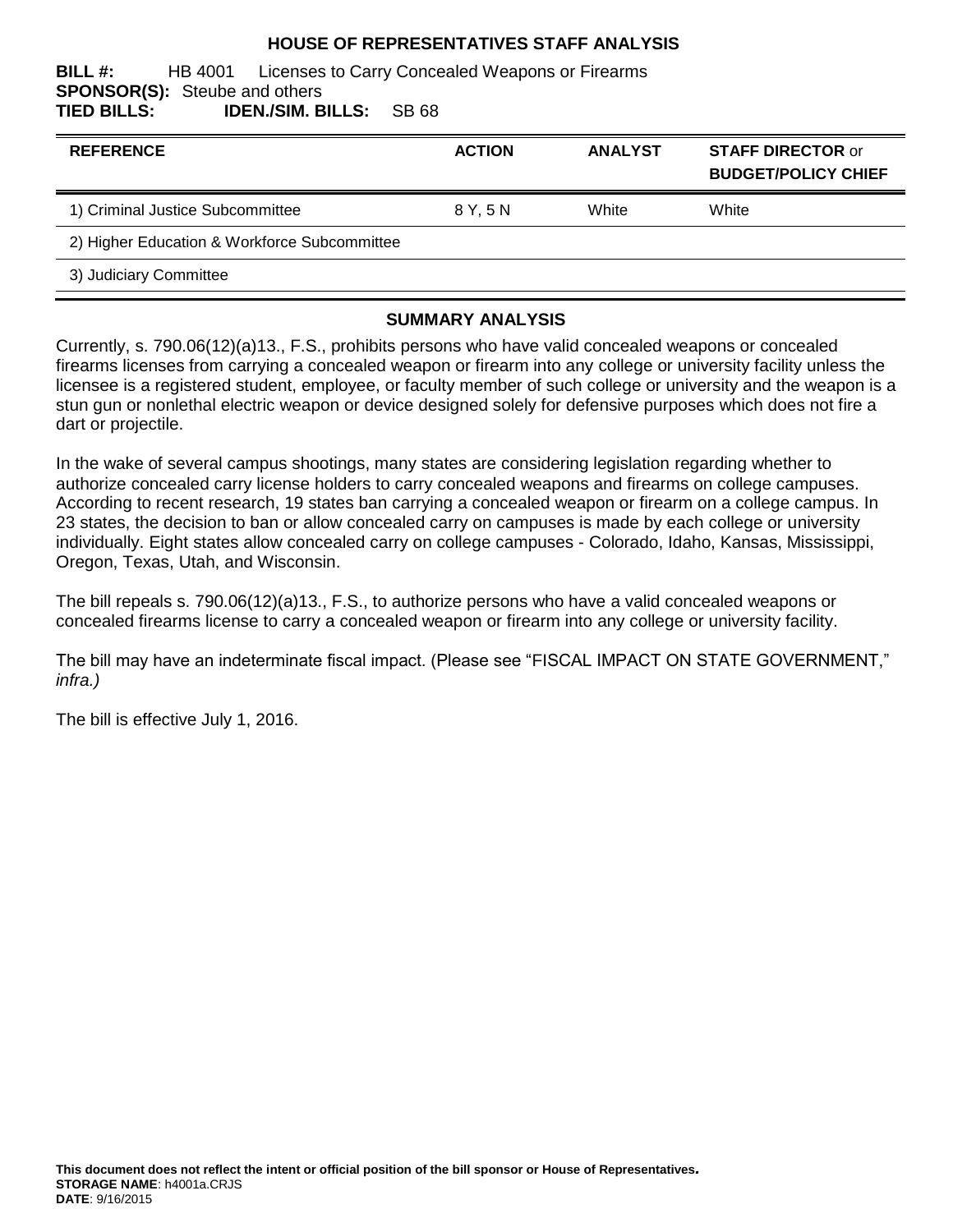### **FULL ANALYSIS**

# **I. SUBSTANTIVE ANALYSIS**

## A. EFFECT OF PROPOSED CHANGES:

## **Current Situation**

### Concealed Carry Licensure

Section 790.06, F.S., authorizes the Department of Agriculture and Consumer Services (DACS) to issue licenses to carry concealed weapons or concealed firearms to qualified applicants. For purposes of the section, "concealed weapons or concealed firearms" are defined as a handgun, electronic weapon or device, tear gas gun, knife, or billie, but not a machine gun.<sup>1</sup>

As August 31, 2015, there were 1,440,276 persons licensed to carry a concealed weapon or firearm in Florida. $2$  The age profile of concealed carry license holders is as follows:

- 260,723 license holders between the ages of 21-35;
- 370,066 license holders between the ages of 36-50;
- 451,762 license holders between the ages of 51-65; and
- 357,725 license holders age 66 and up. $3$

In order to obtain a concealed carry license, a person must complete, under oath, and submit to DACS, $4$  an application that includes:

- The name, address, place and date of birth, race, and occupation of the applicant;
- A statement that the applicant is in compliance with the criteria contained in ss. 790.06(2) and (3), F.S. (described below);
- A statement that the applicant has been furnished with a copy of ch. 790, F.S., and is knowledgeable of its provisions;
- A conspicuous warning that the application is executed under oath and that a false answer to any question, or the submission of any false document by the applicant, subjects the applicant to criminal penalties; and
- A statement that the applicant desires a concealed weapon or firearm license as a means of lawful self-defense.<sup>5</sup>

The applicant must also submit the following to DACS:

- A nonrefundable license fee not to exceed \$70 (if the applicant has not previously been issued a statewide license) or \$60 (for renewal of a statewide license);
- A full set of fingerprints administered by a law enforcement agency, DACS, or an approved tax collector;
- Documented proof of completion of a firearms safety and training course; and
- A full frontal view color photograph of the applicant taken within the preceding 30 days.<sup>6</sup>

Section 790.06(2), F.S., requires DACS to issue a concealed carry license if the applicant:

• Is a resident of the United States and a citizen of the United States or a permanent resident alien of the United States, as determined by the United States Bureau of Citizenship and Immigration Services, or is a consular security official of a foreign government that maintains diplomatic relations and treaties of commerce, friendship, and navigation with the United States

 $\overline{a}$ 

[http://www.freshfromflorida.com/content/download/7500/118857/cw\\_holders.pdf](http://www.freshfromflorida.com/content/download/7500/118857/cw_holders.pdf) (last visited on September 8, 2015).

<sup>4</sup> Section 790.0625, F.S., authorizes DACS, at its discretion, to appoint tax collectors, as defined in s. 1(d) of Art. VIII of the State Constitution, to accept applications on behalf of the Division of Licensing of the DACS for concealed weapon or firearm licenses. Such appointments are for specified locations that will best serve the public interest and convenience in applying for these licenses.

<sup>1</sup> s. 790.06(1), F.S.

<sup>2</sup> DACS, *Number of Licensees by Type as of August 31, 2015,*

<http://www.freshfromflorida.com/Divisions-Offices/Licensing/Concealed-Weapon-License/Statistical-Reports>(last visited on September 8, 2015).

<sup>3</sup> DACS, *Concealed Weapon or Firearm License Holder Profile as of August 31, 2015,*

 $5$  s. 790.06(4), F.S.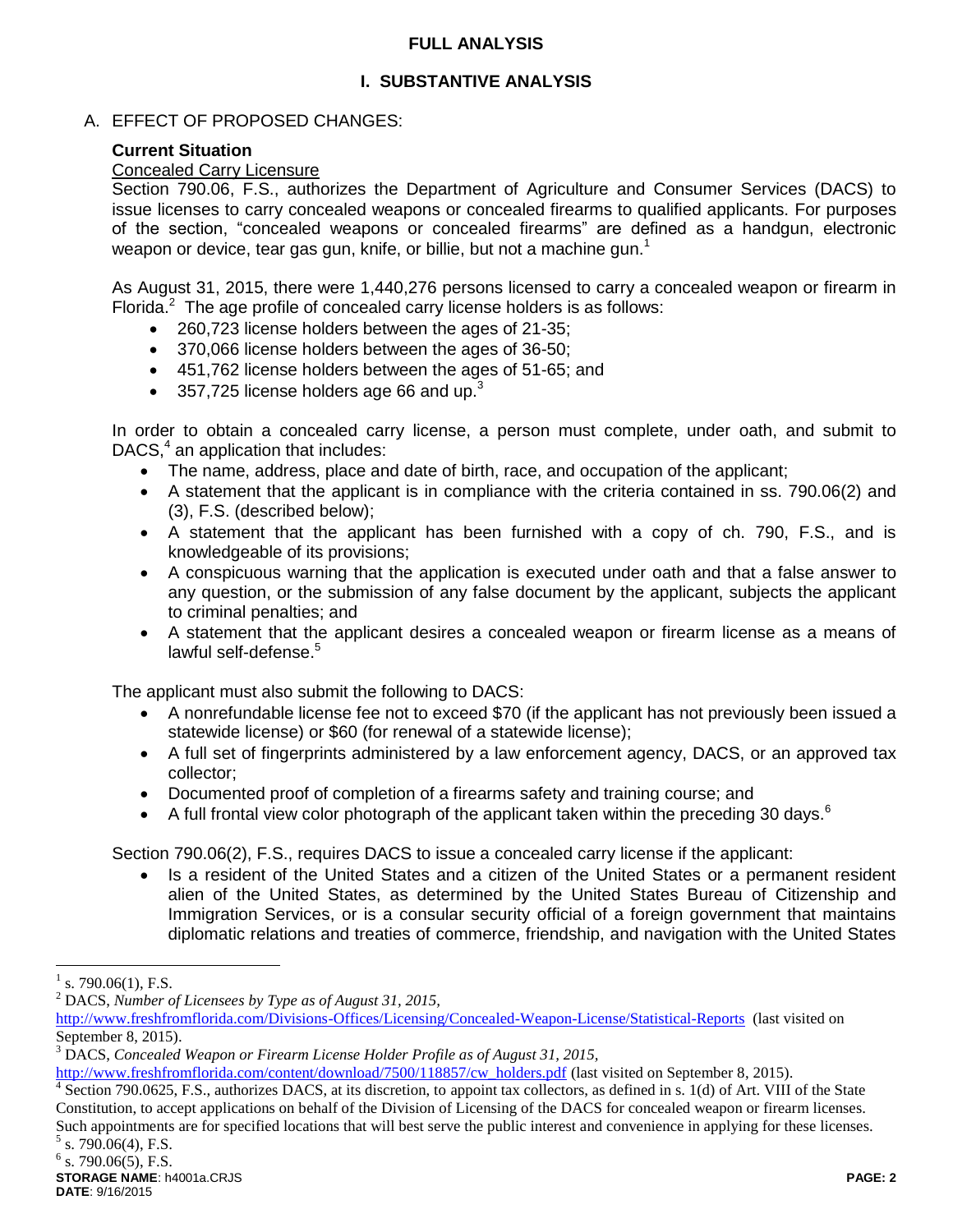and is certified as such by the foreign government and by the appropriate embassy in this country;

- Is 21 years of age or older;
- Does not suffer from a physical infirmity which prevents the safe handling of a weapon or firearm;
- Is not ineligible to possess a firearm pursuant to s. 790.23, F.S., by virtue of having been convicted of a felony;
- Has not been committed for the abuse of a controlled substance or been found guilty of a crime under the provisions of ch. 893, F.S., or similar laws of any other state relating to controlled substances within a 3-year period immediately preceding the date on which the application is submitted;
- Does not chronically and habitually use alcoholic beverages or other substances to the extent that his or her normal faculties are impaired. It is presumed that an applicant chronically and habitually uses alcoholic beverages or other substances to the extent that his or her normal faculties are impaired if the applicant has been committed under ch. 397, F.S., or under the provisions of former ch. 396, F.S., or has been convicted under s. 790.151, F.S., or has been deemed a habitual offender under s. 856.011(3), F.S., or has had two or more convictions under s. 316.193, F.S., or similar laws of any other state, within the 3-year period immediately preceding the date on which the application is submitted;
- Desires a legal means to carry a concealed weapon or firearm for lawful self-defense;
- Demonstrates competence with a firearm by completing a specified firearms safety and training course;
- Has not been adjudicated an incapacitated person under s. 744.331, F.S., or similar laws of any other state, unless 5 years have elapsed since the applicant's restoration to capacity by court order;
- Has not been committed to a mental institution under ch. 394, F.S., or similar laws of any other state, unless the applicant produces a certificate from a licensed psychiatrist that he or she has not suffered from disability for at least 5 years prior to the date of submission of the application;
- Has not had adjudication of guilt withheld or imposition of sentence suspended on any felony or misdemeanor crime of domestic violence unless 3 years have elapsed since probation or any other conditions set by the court have been fulfilled, or the record has been sealed or expunged;
- Has not been issued an injunction that is currently in force and effect and that restrains the applicant from committing acts of domestic violence or acts of repeat violence; and
- Is not prohibited from purchasing or possessing a firearm by any other provision of Florida or federal law.

DACS must deny an application if the applicant has been found guilty of, had adjudication of guilt withheld for, or had imposition of sentence suspended for one or more crimes of violence constituting a misdemeanor, unless 3 years have elapsed since probation or any other conditions set by the court have been fulfilled or the record has been sealed or expunged.<sup>7</sup>

DACS must revoke a concealed weapons or firearms license if the licensee has been found guilty of, had adjudication of guilt withheld for, or had imposition of sentence suspended for one or more crimes of violence within the preceding 3 years.<sup>8</sup>

DACS must, upon notification by a law enforcement agency, a court, or the Florida Department of Law Enforcement and subsequent written verification, suspend a concealed carry license or the processing of an application for such license if the licensee or applicant is:

- Arrested or formally charged with a crime that would disqualify such person from having a license until final disposition of the case; or
- Is issued an injunction that restrains the licensee or applicant from committing acts of domestic violence or acts of repeat violence.<sup>9</sup>

 $\overline{a}$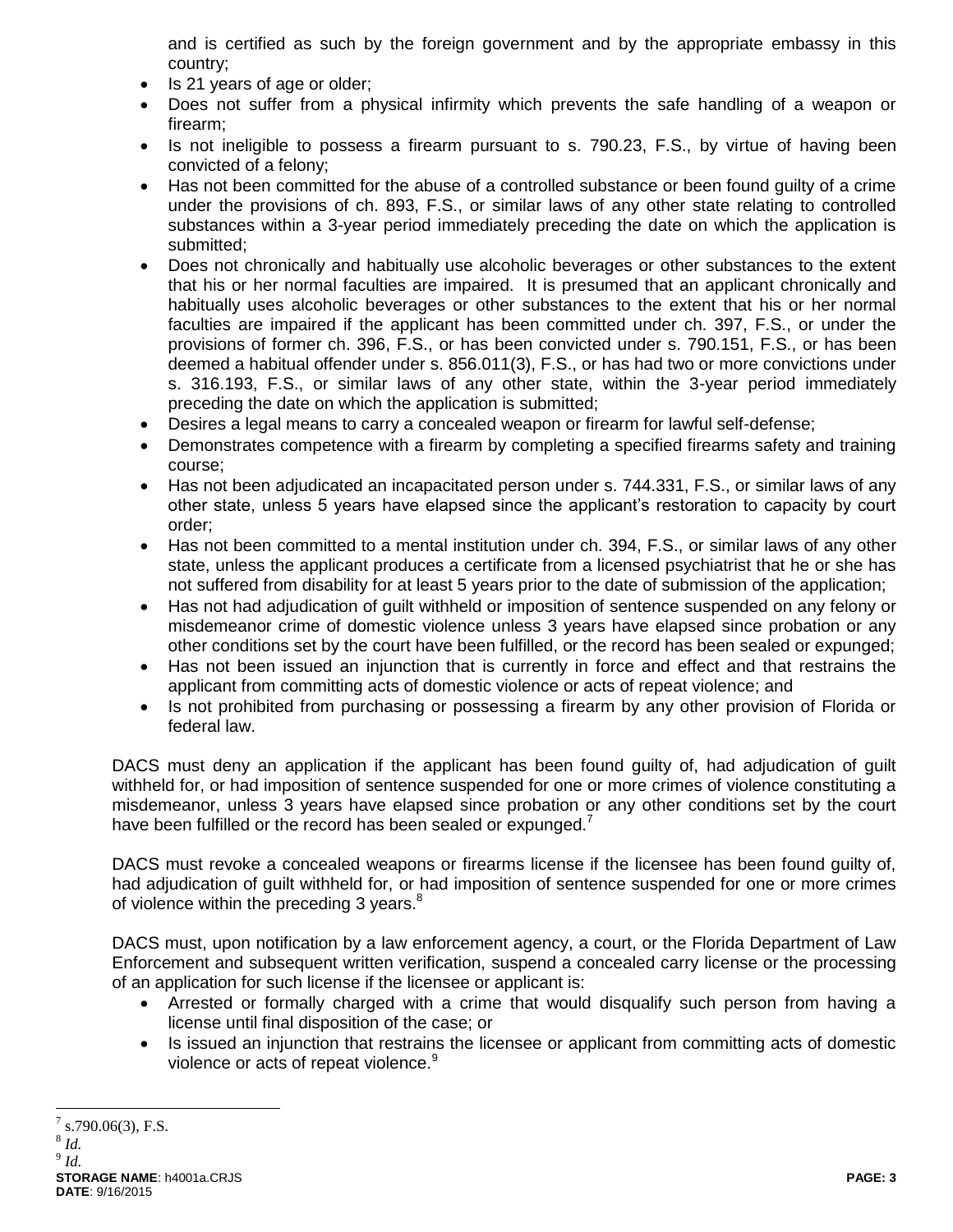In addition, DACS is required to suspend or revoke a concealed license if the licensee:

- Is found to be ineligible under the criteria set forth in s. 790.06(2), F.S.;
- Develops or sustains a physical infirmity which prevents the safe handling of a weapon or firearm;
- Is convicted of a felony which would make the licensee ineligible to possess a firearm pursuant to s. 790.23, F.S.;
- Is found guilty of a crime under the provisions of ch. 893, F.S., or similar laws of any other state, relating to controlled substances;
- Is committed as a substance abuser under ch. 397, F.S., or is deemed a habitual offender under s. 856.011(3), F.S., or similar laws of any other state;
- Is convicted of a second violation of s. 316.193, F.S., or a similar law of another state, within 3 years of a previous conviction of such section, or similar law of another state, even though the first violation may have occurred prior to the date on which the application was submitted;
- Is adjudicated an incapacitated person under s. 744.331, F.S., or similar laws of another state; or
- Is committed to a mental institution under ch. 394, F.S., or similar laws of another state.<sup>10</sup>

Concealed carry licenses are valid for 7 years from the date of issuance. Licensees must carry their license and valid identification any time they are in actual possession of a concealed weapon or firearm and display both documents upon demand by a law enforcement officer. Failure to have proper documentation and display it upon demand is a noncriminal violation punishable by a penalty of \$25, payable to the clerk of the court.<sup>11</sup>

## Locations where Concealed Carry by Licensees is Prohibited

Section 790.06(12)(a), F.S., specifies that a concealed carry license does not authorize a person to carry a concealed weapon or firearm into:

- 1. Any place of nuisance as defined in s. 823.05;
- 2. Any police, sheriff, or highway patrol station;
- 3. Any detention facility, prison, or jail;
- 4. Any courthouse;
- 5. Any courtroom, except that nothing in this section would preclude a judge from carrying a concealed weapon or determining who will carry a concealed weapon in his or her courtroom;
- 6. Any polling place;
- 7. Any meeting of the governing body of a county, public school district, municipality, or special district;
- 8. Any meeting of the Legislature or a committee thereof;
- 9. Any school, college, or professional athletic event not related to firearms;
- 10. Any elementary or secondary school facility or administration building;
- 11. Any career center;
- 12. Any portion of an establishment licensed to dispense alcoholic beverages for consumption on the premises, which portion of the establishment is primarily devoted to such purpose;
- 13. Any college or university facility unless the licensee is a registered student, employee, or faculty member of such college or university and the weapon is a stun gun or nonlethal electric weapon or device designed solely for defensive purposes and the weapon does not fire a dart or projectile;
- 14. The inside of the passenger terminal and sterile area of any airport, provided that no person shall be prohibited from carrying any legal firearm into the terminal, which firearm is encased for shipment for purposes of checking such firearm as baggage to be lawfully transported on any aircraft; or
- 15. Any place where the carrying of firearms is prohibited by federal law.

Any person who knowingly and willfully carries a concealed weapon or firearm into any of the abovelisted locations commits a second degree misdemeanor.<sup>12</sup>

 $10$ s. 790.06(10), F.S.

 $^{11}_{12}$  s. 790.06(1), F.S.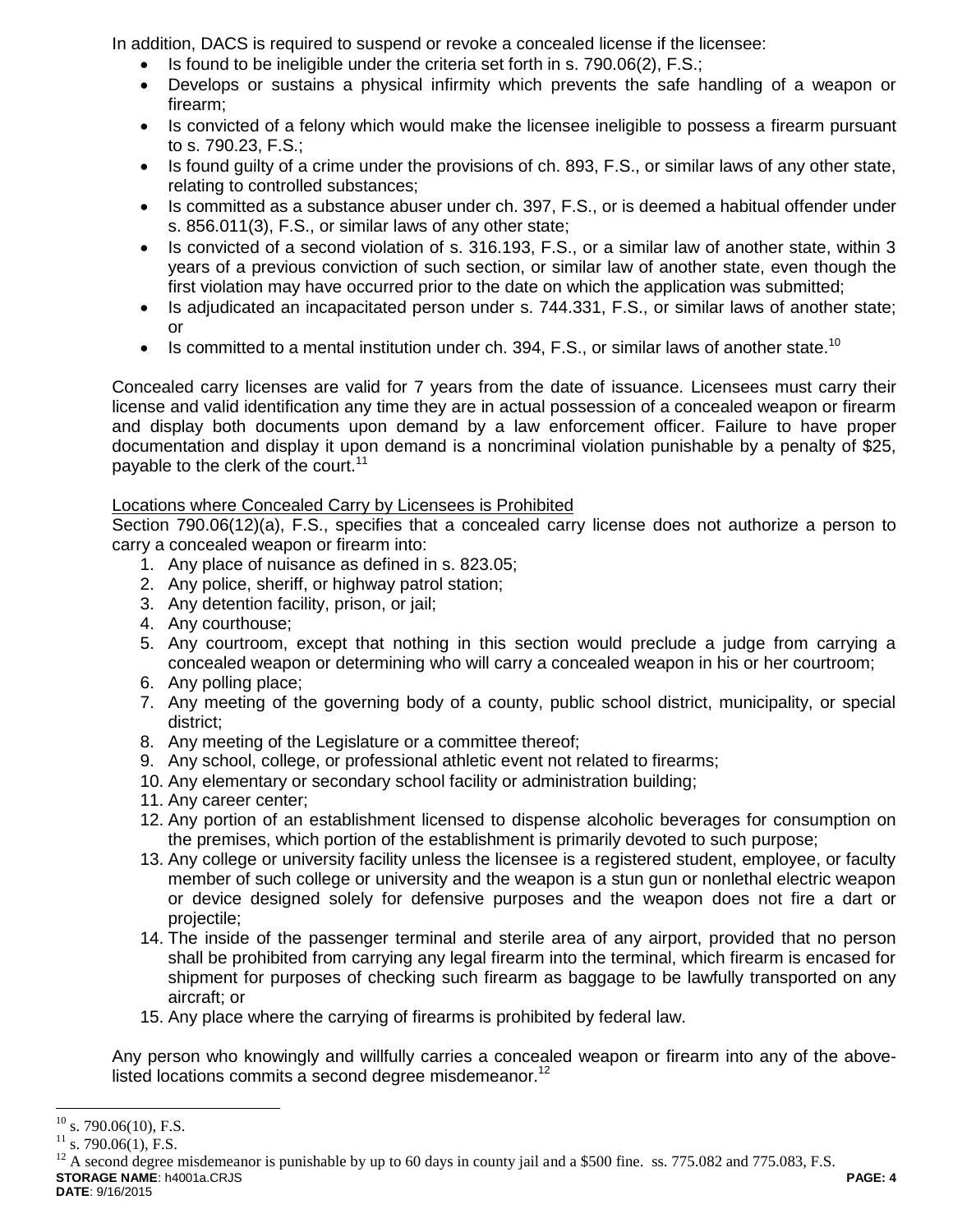Possession on School Property

Section 790.115(2)(a), F.S., prohibits any person from possessing "any firearm, electric weapon or device, destructive device, or other weapon as defined in s. 790.001(13), including a razor blade or box cutter," at a school-sponsored event or on the property of any school, school bus, or school bus stop, unless such possession is authorized in support of school-sanctioned activities or unless it is a firearm carried:

- To a firearms program, class, or function which has been approved in advance by the principal or chief administrative officer of the school as a program or class to which firearms could be carried;
- In a case to a career center having a firearms training range; or
- In a vehicle pursuant to s. 790.25(5), F.S., unless prohibited by a school district policy.<sup>13</sup>

"School" is defined to mean any preschool, elementary school, middle school, junior high school, secondary school, career center, or postsecondary school, whether public or nonpublic.<sup>14</sup>

For a violation of the prohibition, the subsection provides that it is:

- A second degree misdemeanor<sup>15</sup> for a person to store or leave a loaded firearm within the easy reach of a minor who obtains the firearm and commits a violation of the prohibition, except under specified circumstances.<sup>16</sup>
- A third degree felony<sup>17</sup> for a person to willfully and knowingly violate the prohibition by possessing any firearm, electric weapon or device, destructive device, or other weapon as defined in s. 790.001(13), F.S., including a razor blade or box cutter.<sup>18</sup>
- A second degree felony<sup>19</sup> for a person to willfully and knowingly discharge a firearm while in violation of the prohibition unless discharged for lawful defense or a lawful purpose.<sup>20</sup>

With respect to concealed carry licensees, the subsection provides that:

The penalties of this subsection shall not apply to persons licensed under s. 790.06. Persons licensed under s. 790.06 shall be punished as provided in s. 790.06(12), except that a licenseholder who unlawfully discharges a weapon or firearm on school property as prohibited by this subsection commits a felony of the second degree, punishable as provided in s. 775.082, s. 775.083, or s. 775.084.

As indicated above, s. 790.06(12), F.S., in relevant part, currently penalizes the carrying of a concealed weapon or firearm by a licensee into any college or university facility, except under specified circumstances, as a second degree misdemeanor. $21$ 

### Concealed Carry on College and University Campuses

In the wake of several campus shootings, many states are considering legislation regarding whether to permit concealed carry licensees to carry concealed weapons and firearms on college campuses. For some, these events point to a need to ease existing firearm regulations and allow concealed weapons

<sup>14</sup> *Id.*

 $\overline{a}$ 

<sup>18</sup> s. 790.115(2)(b) and (c)1., F.S.

<sup>19</sup> A second degree felony is punishable by up to 15 years imprisonment and a \$10,000 fine. ss. 775.082 and 775.083, F.S.

- $20$  s. 790.115(2)(d), F.S.
- <sup>21</sup> *See* Footnote 12.

**STORAGE NAME**: h4001a.CRJS **PAGE: 5 DATE**: 9/16/2015

 $13$  s. 790.115(2)(a), F.S.

<sup>15</sup> *See* Footnote 12.

 $16$  s. 790.115(2)(c)2., F.S.

<sup>&</sup>lt;sup>17</sup> A third degree felony is punishable by up to five years imprisonment and a \$5,000 fine. ss. 775.082 and 775.083, F.S.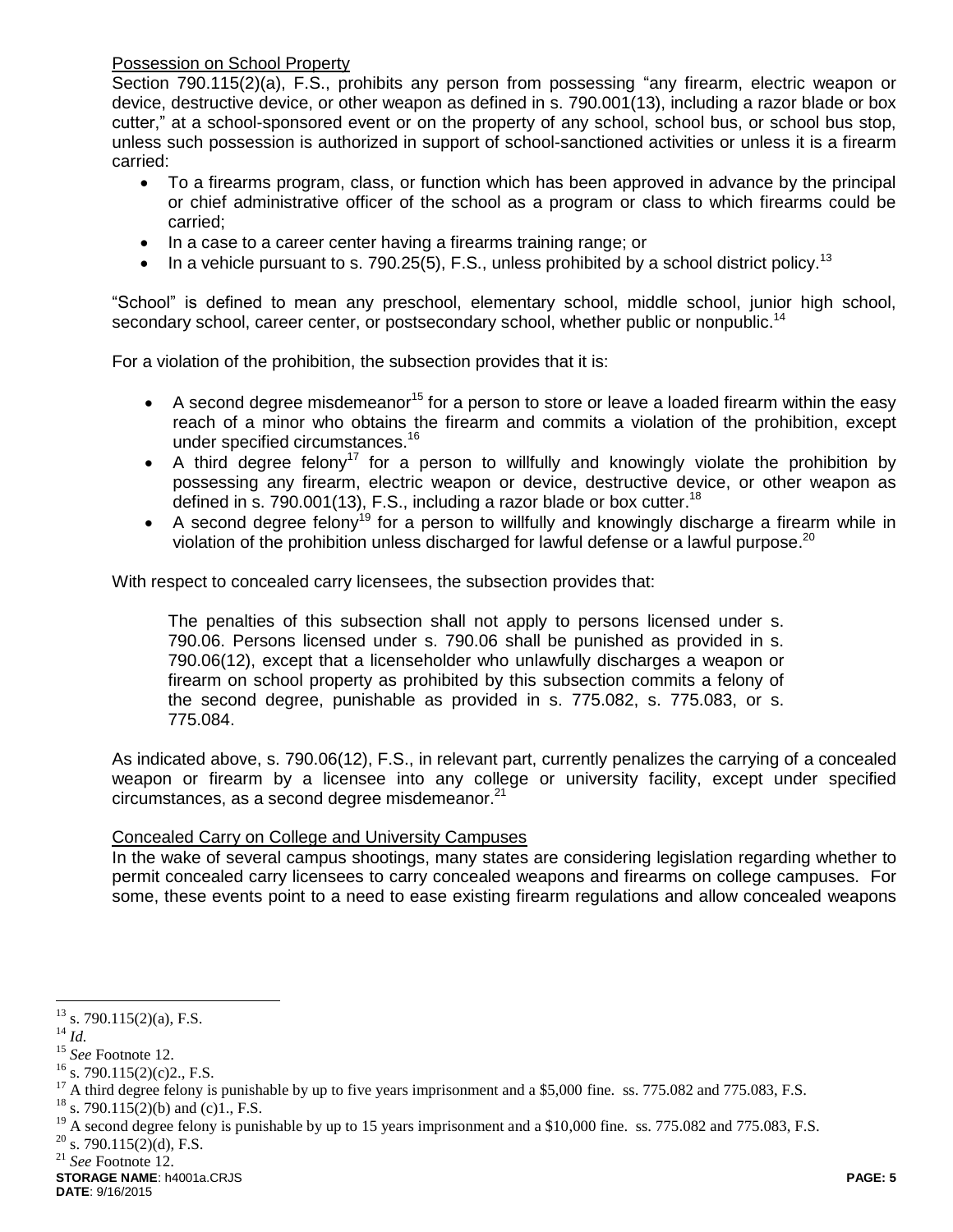and firearms on campuses. Others argue the solution is tightening restrictions to keep guns off campuses. $22$ 

Recent research indicates that 19 states ban carrying a concealed weapon or firearm on a college campus.<sup>23</sup> In 23 states, the decision to ban or allow concealed carry on campuses is made by each college or university individually.<sup>24</sup> Eight states allow concealed carry on college campuses - Colorado, Idaho, Kansas, Mississippi, Oregon, Texas, Utah, and Wisconsin.<sup>25</sup>

#### **Effect of the Bill**

The bill repeals s. 790.06(12)(a)13., F.S., to allow persons who a valid concealed carry license to carry a concealed weapon or firearm into any college or university facility.

B. SECTION DIRECTORY:

Section 1. Amends s. 790.06, F.S., relating to license to carry concealed weapon or firearm.

Section 2. Provides an effective date of July 1, 2016.

### **II. FISCAL ANALYSIS & ECONOMIC IMPACT STATEMENT**

#### A. FISCAL IMPACT ON STATE GOVERNMENT:

1. Revenues:

The bill does not appear to have any impact on state revenues.

2. Expenditures:

In its 2016 Legislative Bill Analysis, the Board of Governors states that implementation of this bill may result in an indeterminate increase in recurring and non-recurring administrative costs.

In its 2015 Legislative Bill Analysis for HB 4005 (2015), which is identical to the instant bill, the Department of Education states that the bill may have indeterminate fiscal impact on insurance premiums paid by colleges and universities.

### B. FISCAL IMPACT ON LOCAL GOVERNMENTS:

1. Revenues:

The bill does not appear to have any impact on local government revenues.

2. Expenditures:

The bill does not appear to have any impact on local government expenditures.

C. DIRECT ECONOMIC IMPACT ON PRIVATE SECTOR:

None.

 $\overline{a}$ 

<sup>22</sup> *Guns on Campus: Overview* National Conference of State Legislatures, February 23, 2015,

<http://www.ncsl.org/research/education/guns-on-campus-overview.aspx> (last visited on September 12, 2015); Texas Senate Bill 11, Enrolled (2015).

<sup>&</sup>lt;sup>23</sup> California, Florida, Georgia, Illinois, Louisiana, Massachusetts, Michigan, Missouri, Nebraska, Nevada, New Jersey, New Mexico, New York, North Carolina, North Dakota, Ohio, South Carolina, Tennessee, and Wyoming. *Id*.

<sup>&</sup>lt;sup>24</sup> Alabama, Alaska, Arizona, Arkansas, Connecticut, Delaware, Hawaii, Indiana, Iowa, Kentucky, Maine, Maryland, Minnesota, Montana, New Hampshire, Oklahoma, Pennsylvania, Rhode Island, South Dakota, Vermont, Virginia, Washington, and West Virginia. *Id*. <sup>25</sup> *Id*.